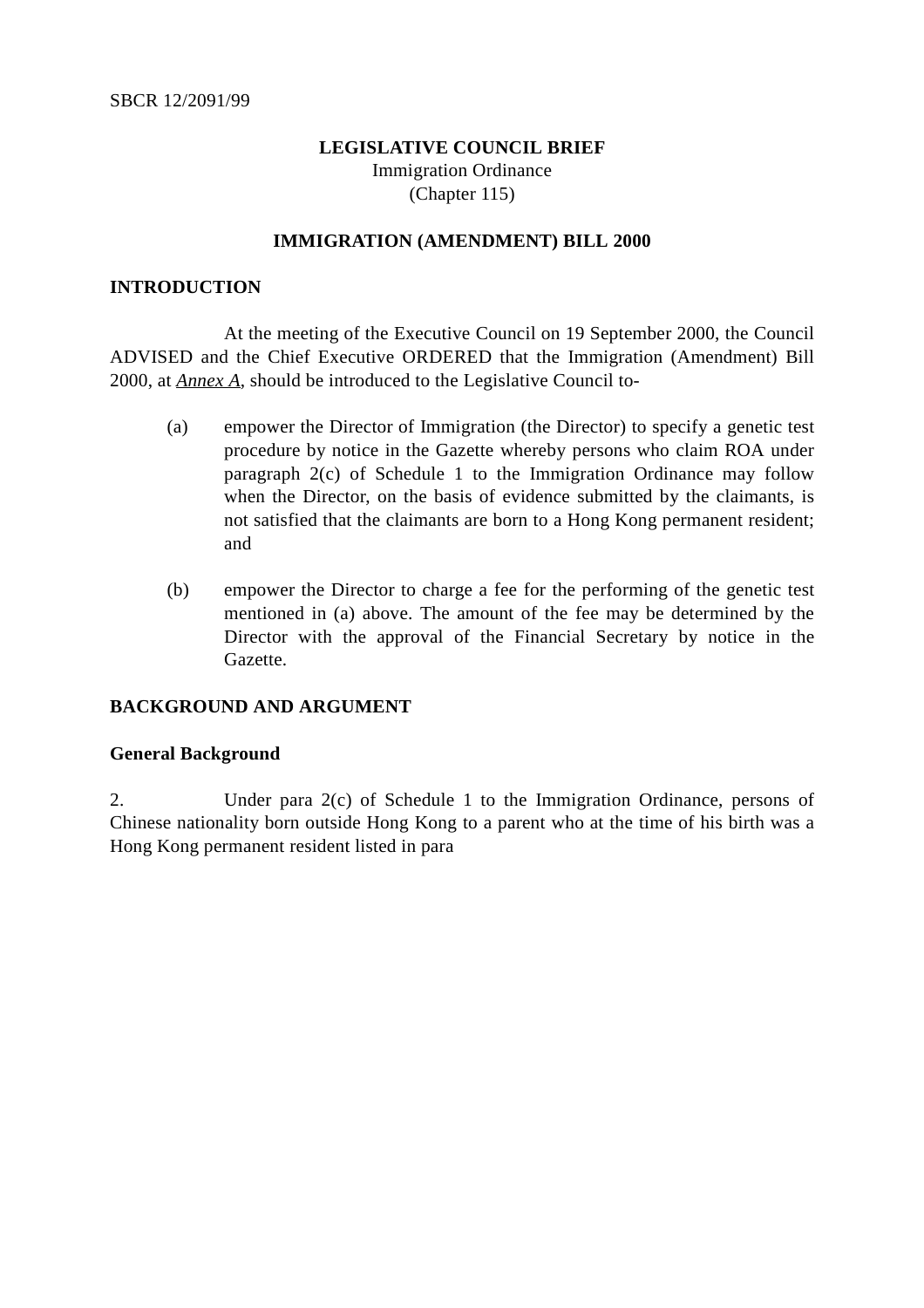$2(a)$  or  $2(b)$  of the Schedule are Hong Kong permanent residents<sup>Note</sup>. According to the judgment of the Court of Final Appeal delivered on 29 January 1999, such persons include those who were born out of wedlock to a male Hong Kong permanent resident. Relative to children born within wedlock, children born out of wedlock are less likely to be able to provide sufficient documentary evidence to substantiate their parentage claims.

3. Persons claiming ROA under that provision have to apply for a Certificate of Entitlement (C of E) in such manner as prescribed by the Director by notice in the Gazette pursuant to para 2AB(2) of the Immigration Ordinance. A copy of the Gazette notice is at *Annex B*.

4. In accordance with the manner specified, a Mainland resident applying for a C of E has to submit his application to the Director through the Bureau of Exit-entry Administration (BEEA) of the Ministry of Public Security. An application for a C of E may be regarded as an application for exit approval (i.e. a One-way Permit) as required by Article 22(4) of the Basic Law and the interpretation of such provision given by the Standing Committee of the National People's Congress (NPCSC) on 26 June 1999.

# **Genetic test procedure**

5. A C of E applicant, born within or out of wedlock, has to submit evidence on his claimed parentage with a Hong Kong permanent resident parent. Where the Director is not satisfied with the claimed parent and child relationship on the basis of the available documentary proof submitted by an applicant, it is our policy that the applicant will be required to undergo a genetic test specified by the Director. Written consent of the applicant will be obtained before carrying out the test.

Note Persons referred to in para  $2(a)$  and  $2(b)$  of Schedule 1 to the Immigration Ordinance are respectively -

<sup>(</sup>a) A Chinese citizen born in Hong Kong -

<sup>(</sup>i) before 1 July 1987; or

<sup>(</sup>ii) on or after 1 July 1987 if his father or mother was settled or had the right of abode in Hong Kong at the time of his birth or at any later time.

<sup>(</sup>b) A Chinese citizen who has ordinarily resided in Hong Kong for a continuous period of not less than 7 years before or after the establishment of the HKSAR.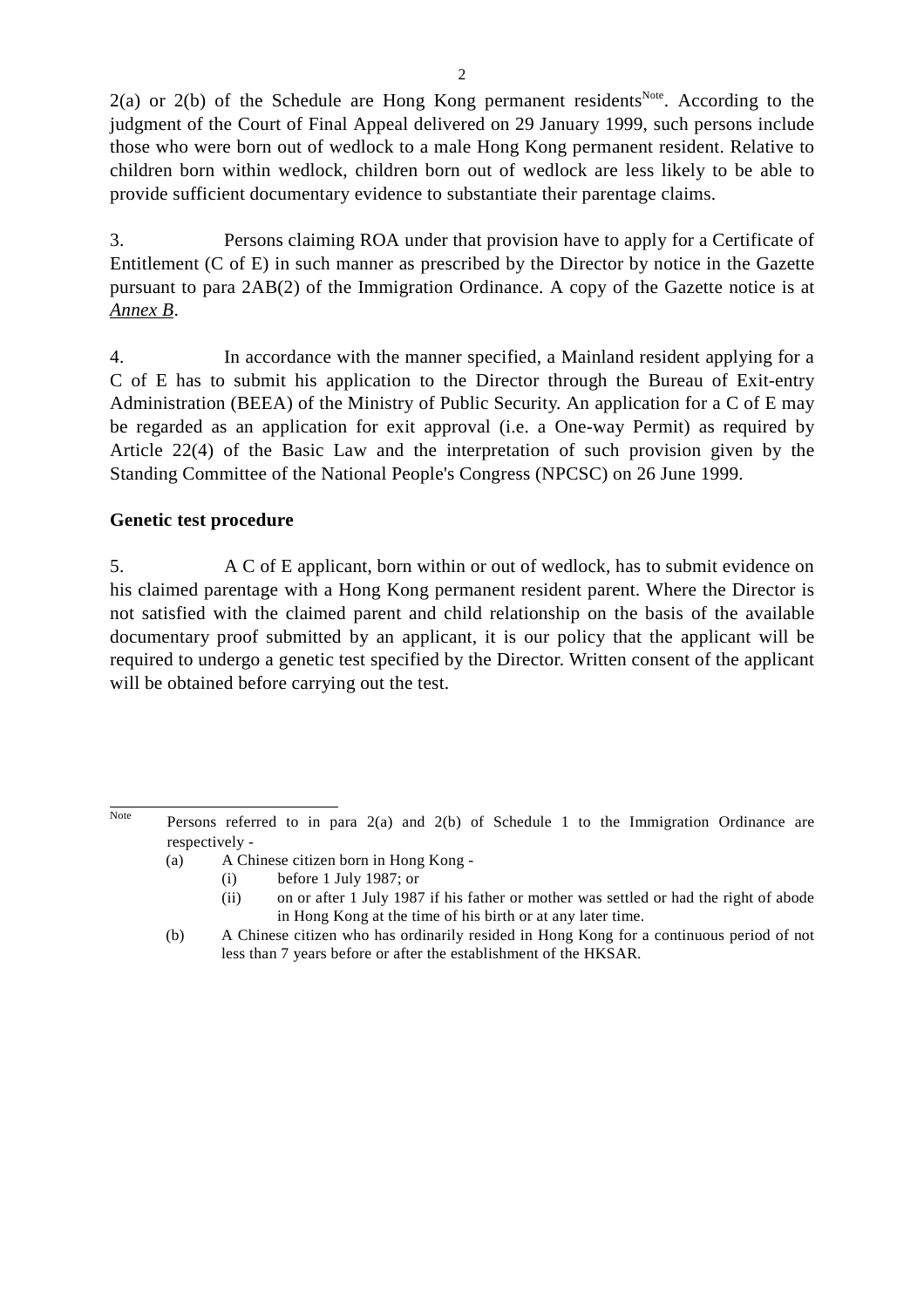6. The Director has agreed with BEEA the genetic test procedure as regards applicants from the Mainland. In essence, the procedure envisages that the BEEA will provide its assessment to the Director as to whether an applicant will be required to undergo a genetic test, based on the documentary evidence provided in an application. The Director will make the final decision on whether a genetic test would be required and, if so, will inform the Mainland authorities accordingly. The Mainland authorities will then be responsible for taking and testing the tissue specimens of an applicant and his/her mother (or father) residing in the Mainland. In Hong Kong, Immigration Department will be responsible for taking the tissue specimens of the applicant's father (or mother) in Hong Kong and the test will be conducted by the Government Laboratory.

7. An applicant may refuse to undergo a genetic test. This refusal, together with other evidence submitted by him, will form the basis on which the Director will take a decision on his application, while the Director may draw such adverse inferences from the refusal as he considers appropriate. In submitting an application for a C of E, an applicant may also volunteer to undergo the specified genetic test before the Director examines his application. In such circumstances, the Director, likewise, will base his decision regarding the application on the results of the test and any other evidence submitted by the applicant.

8. The test results of the Mainland authorities and the Government Laboratory will be exchanged for collaborative analysis independently. Findings of the analysis will again be exchanged for cross checking before the test reports are issued to Immigration Department and the BEEA. Based on the reports, Immigration Department and the BEEA will process the application for a C of E and a One-way Permit respectively.

9. There will be a full array of measures in place to prevent any fraud and to ensure stringent and reliable technological standards of the genetic test procedure. Details are set out at *Annex C*.

10. As regards C of E applicants residing in places other than the Mainland, namely, Macau, Taiwan or overseas countries, likewise they will have to submit documentary evidence to prove their claimed relationship with their Hong Kong permanent resident parent. Those whose claimed parentage is in doubt will be required to come to Hong Kong to have their tissue specimens taken by Immigration Department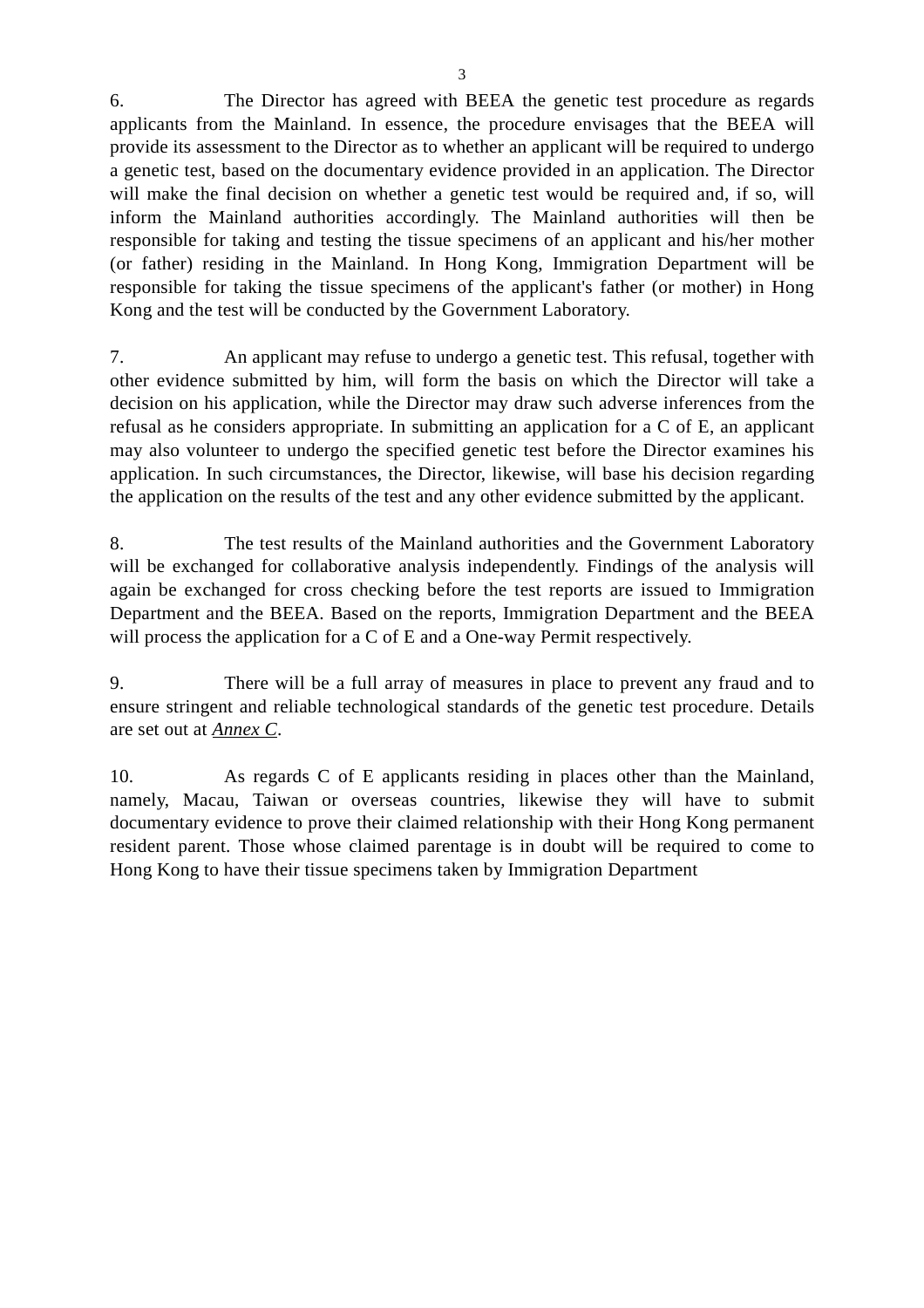and tested by the Government Laboratory.

11. To implement the genetic test procedure, we need to introduce legislative amendments to the Immigration Ordinance so that the Director will have legal power to specify the procedure and to charge a fee on a full cost recovery basis for the test. On a case by case basis, the fee charged by the Administration may be waived where justified pursuant to section 39A of the Public Finance Ordinance.

# **THE BILL**

12. The proposed section 2AB(7)(a) **(clause 2(b))** empowers the Director to require a C of E applicant and his/her claimed parents to undergo a genetic test in such manner as specified by the Director by notice in the Gazette, whenever the Director is not satisfied with the claimed parentage for establishing ROA under para 2(c) of Schedule 1 to the Immigration Ordinance.

13. The proposed section 2AB(8) **(clause 2(b))** allows the Director to draw such adverse inferences from the failure of a C of E applicant or his/her claimed parents to undergo the prescribed genetic test as he considers proper.

14. The proposed section 2AB(9) **(clause 2(b))** states that the Director shall inform a person who is required to undergo a genetic test of the provision of the proposed section 2AB(8).

15. The proposed section 2AB(10) **(clause 2(b))** enables the Director to charge a fee for the test performed on the Hong Kong permanent resident father (or mother) of the applicant.

16. The proposed section 2AB(11) **(clause 2(b))** allows the Director, with the approval of the Financial Secretary, to specify the amount of fee charged for the genetic test by notice in the Gazette.

17. The proposed section 2AB(12) **(clause 2(b))** makes it clear that the Gazette notice on the genetic test procedure and the fee for the test is not subsidiary legislation.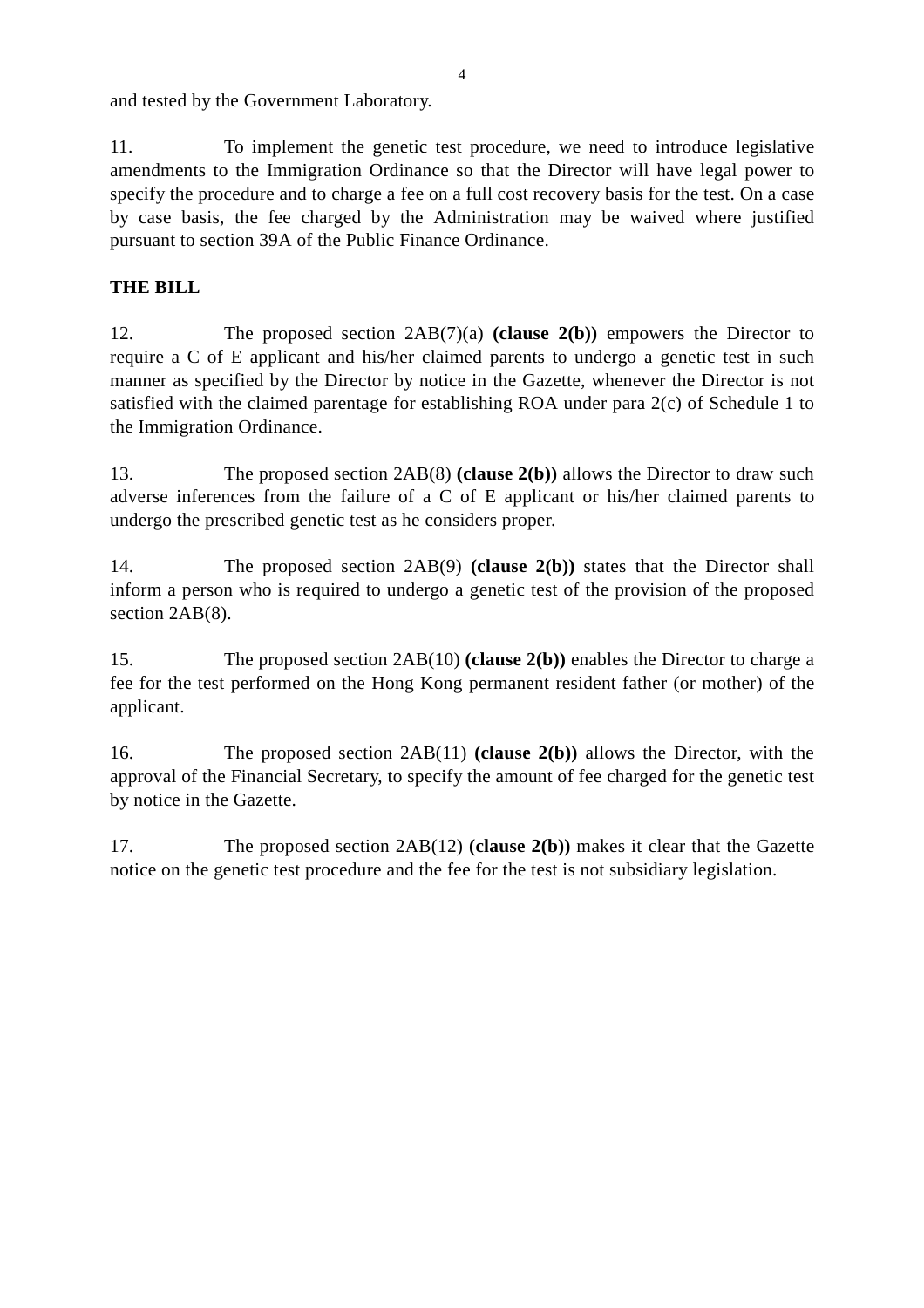18. The existing provisions which are being amended are at *Annex D*.

## **PUBLIC CONSULTATION**

19. The Panel on Security of the Legislative Council was consulted on the proposed genetic test procedure at its meeting held on 1 June 2000. The Panel Members noted the full array of measures that would be taken to ensure reliability of the test results and to guard against fraud as outlined in *Annex C*. Some Panel Members were concerned about the possibility of abuses. They suggested random application of a repeated genetic test at the control point. The Administration explained that according to legal advice, the proposal was unacceptable as it would amount to an arbitrary and discriminatory practice against those who had undergone a genetic test. Once a person has been issued with a C of E, he enjoys the right of abode which embodies, amongst other things, the right to land. Unless there is convincing evidence of fraud, there will be no basis for the Director to cast doubt on the eligibility of a C of E holder. In the event of fraud, Immigration Department has power under the Immigration Ordinance to conduct investigation and where justified revoke the C of E and repatriate the cheaters to the Mainland.

## **BASIC LAW IMPLICATIONS**

20. The Department of Justice advises that the proposed amendments are consistent with the Basic Law.

## **HUMAN RIGHTS IMPLICATIONS**

21. The Department of Justice advises that the proposed amendments are consistent with the human rights provisions of the Basic Law.

## **BINDING EFFECT OF THE LEGISLATION**

22. The amendments in the Bill do not affect the current binding effect of the existing provisions of the Immigration Ordinance.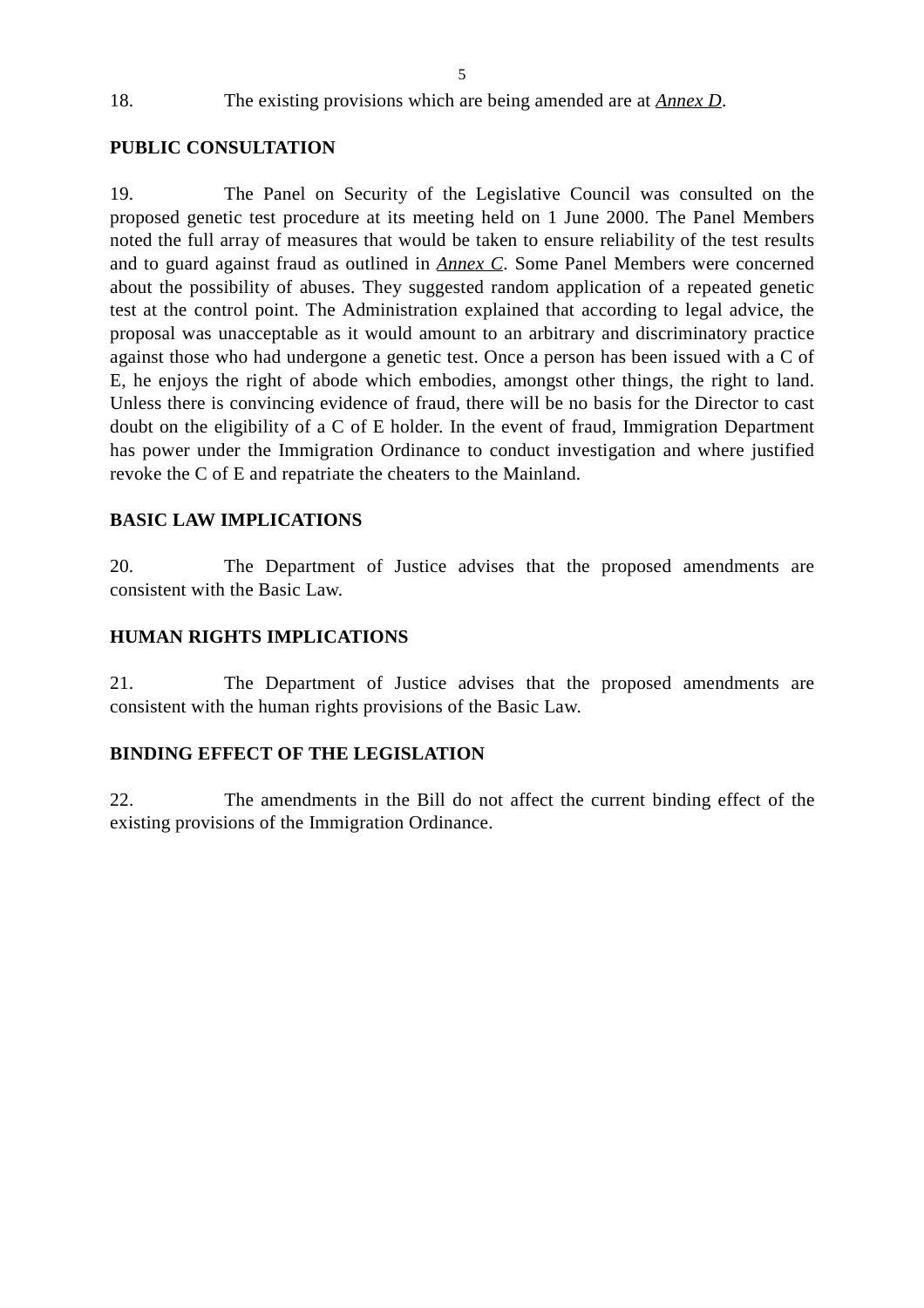## **FINANCIAL AND STAFFING IMPLICATIONS**

23. The Government Laboratory will set up a Parentage Testing Section to carry out genetic tests arising from C of E applications. This would entail an annual recurrent cost of \$8.7 million for eight additional staff plus consumables, and a non-recurrent cost of \$2.3 million for acquisition of the necessary equipment and facilities. In addition, the Immigration Department will require 27 additional posts at an annual staff cost of \$21.2 million to process C of E applications including related matters arising from the genetic test procedure, and to handle related appeal and judicial review cases. The Secretary for Security has secured the necessary resources for implementation of the proposals. Fee will be charged for conducting the genetic tests to cover the full costs of providing the service.

## **LEGISLATIVE TIMETABLE**

24. The legislative timetable is - Publication in the Gazette 29 September 2000 First Reading and commencement of Second Reading debate 18 October 2000 Resumption of Second Reading debate, committee stage and Third Reading to be notified

Subject to passage of the Bill by the Legislative Council, the genetic test procedure will operate by the end of 2000.

## **PUBLICITY**

25. A press release will be issued on the proposed legislative amendments. A spokesman will also be made available to answer enquiries.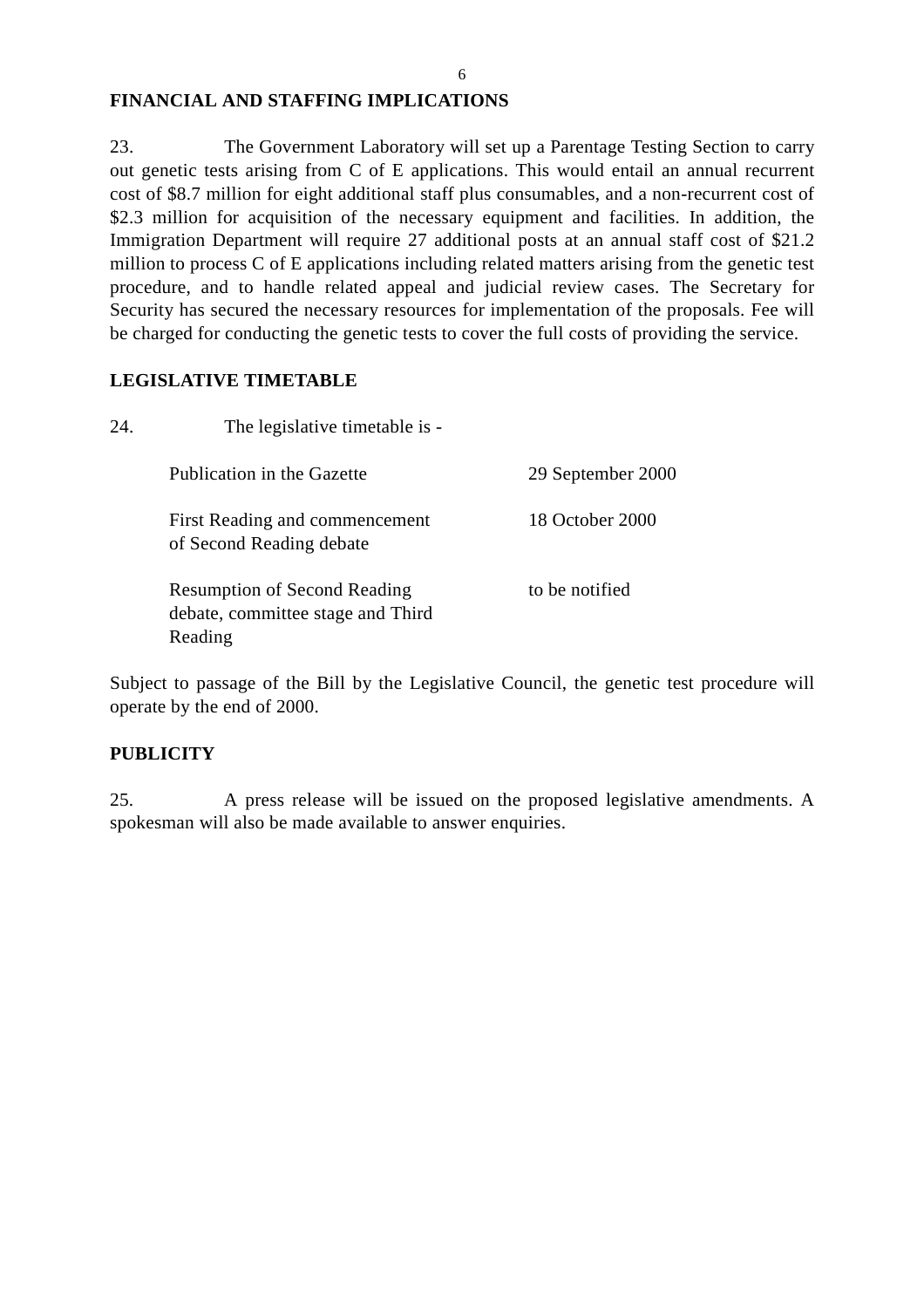# **CONTACT PERSON FOR ENQUIRIES**

26. Enquiries about this brief may be made to Ms Linda KP So, Principal Assistant Secretary for Security (C) at 2810 2330.

Security Bureau 27 September 2000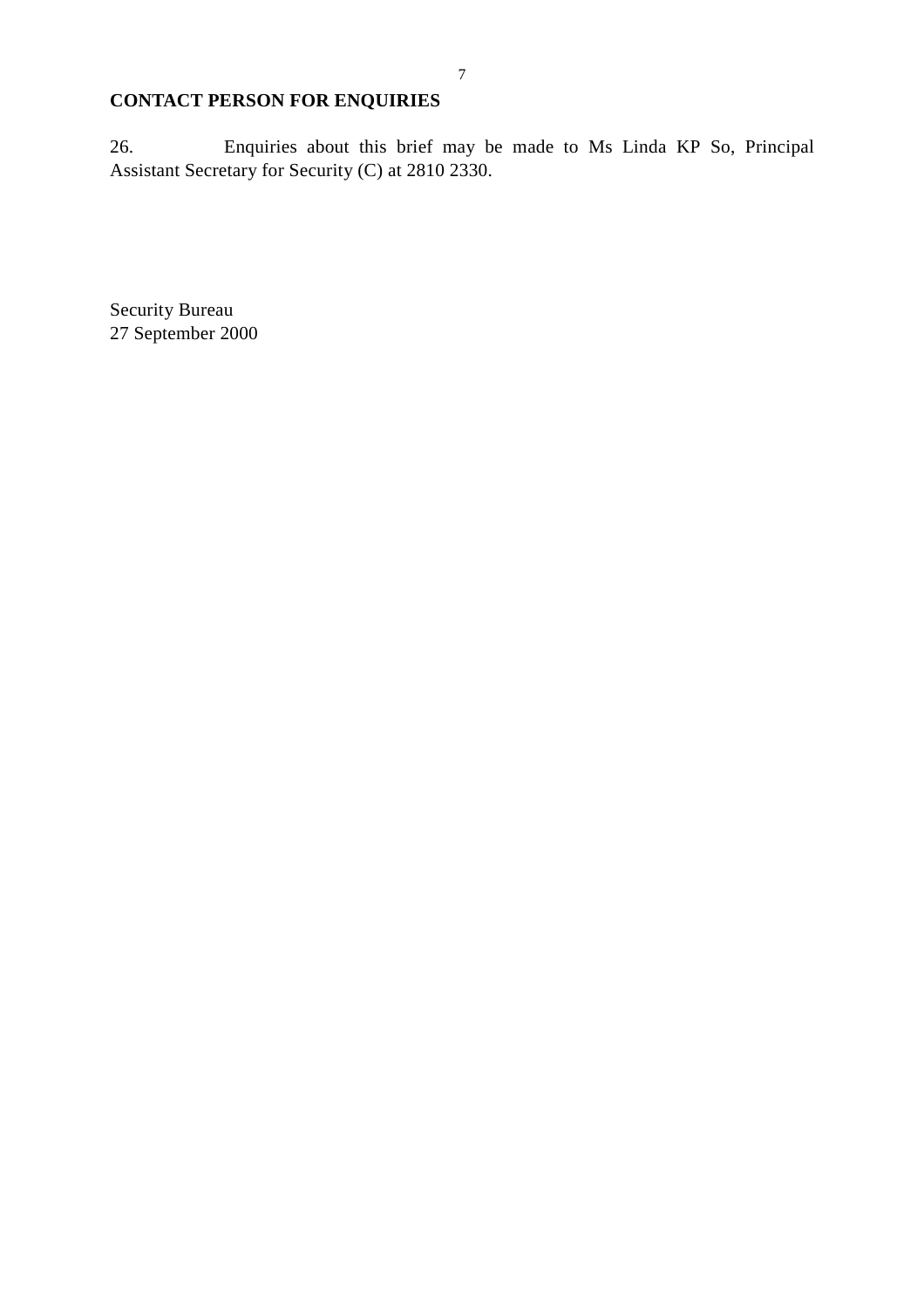# A BILL

To

Amend the Immigration Ordinance.

Enacted by the Legislative Council.

## **1. Short title and commencement**

(1) This Ordinance may be cited as the Immigration (Amendment) Ordinance 2000.

(2) This Ordinance shall come into operation on a day to be appointed by the Secretary for Security by notice published in the Gazette.

# **2. Certificate of entitlement**

Section 2AB of the Immigration Ordinance (Cap. 115) is amended -

- (a) by repealing subsection (4);
- (b) by adding -

"(7) Where the Director in processing an application made under subsection (1) is not otherwise satisfied that the applicant is born of a person of whom the applicant claims to be born, the Director -

> (a) may require the applicant and the person to undergo a genetic test conducted in such manner as the Director may specify by notice published in the Gazette to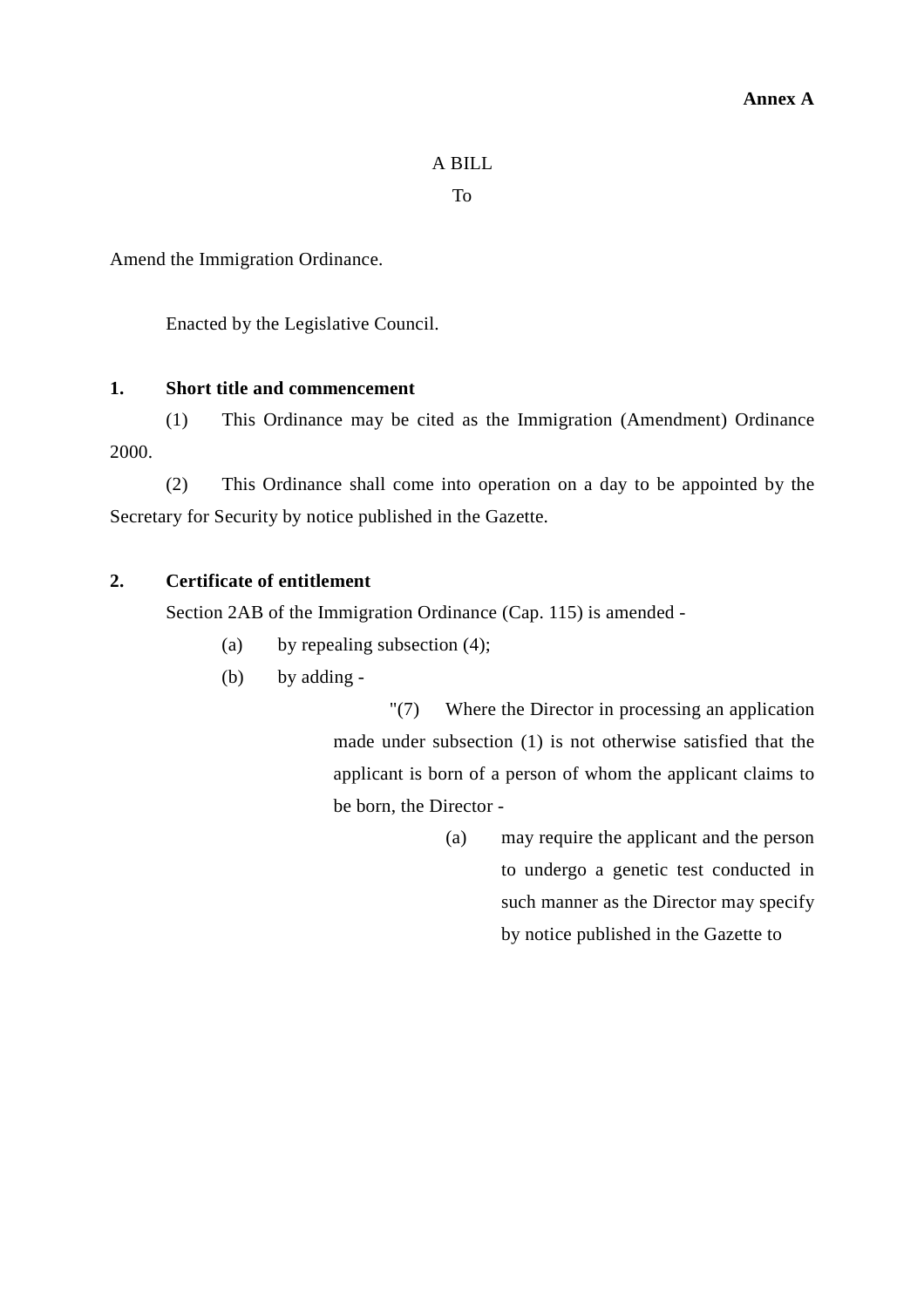(b) shall consider the result of the test and determine the application accordingly.

(8) The Director may draw such adverse inferences from the failure of -

- (a) an applicant; or
- (b) a person of whom an applicant claims to be born,

to undergo a genetic test referred to in subsection  $(7)(a)$  as he considers proper and determine the application accordingly.

(9) Where the Director requires a person to undergo a genetic test under subsection  $(7)(a)$ , he shall inform the person of the provision of subsection (8).

(10) The Director may charge a fee for a genetic test referred to in subsection (7)(a).

(11) The Director may, with the approval of the Financial Secretary, specify the amount of the fee charged under subsection (10) by notice published in the Gazette.

(12) A notice under subsection  $(2)(a)$ ,  $(7)(a)$  or  $(11)$ is not subsidiary legislation.".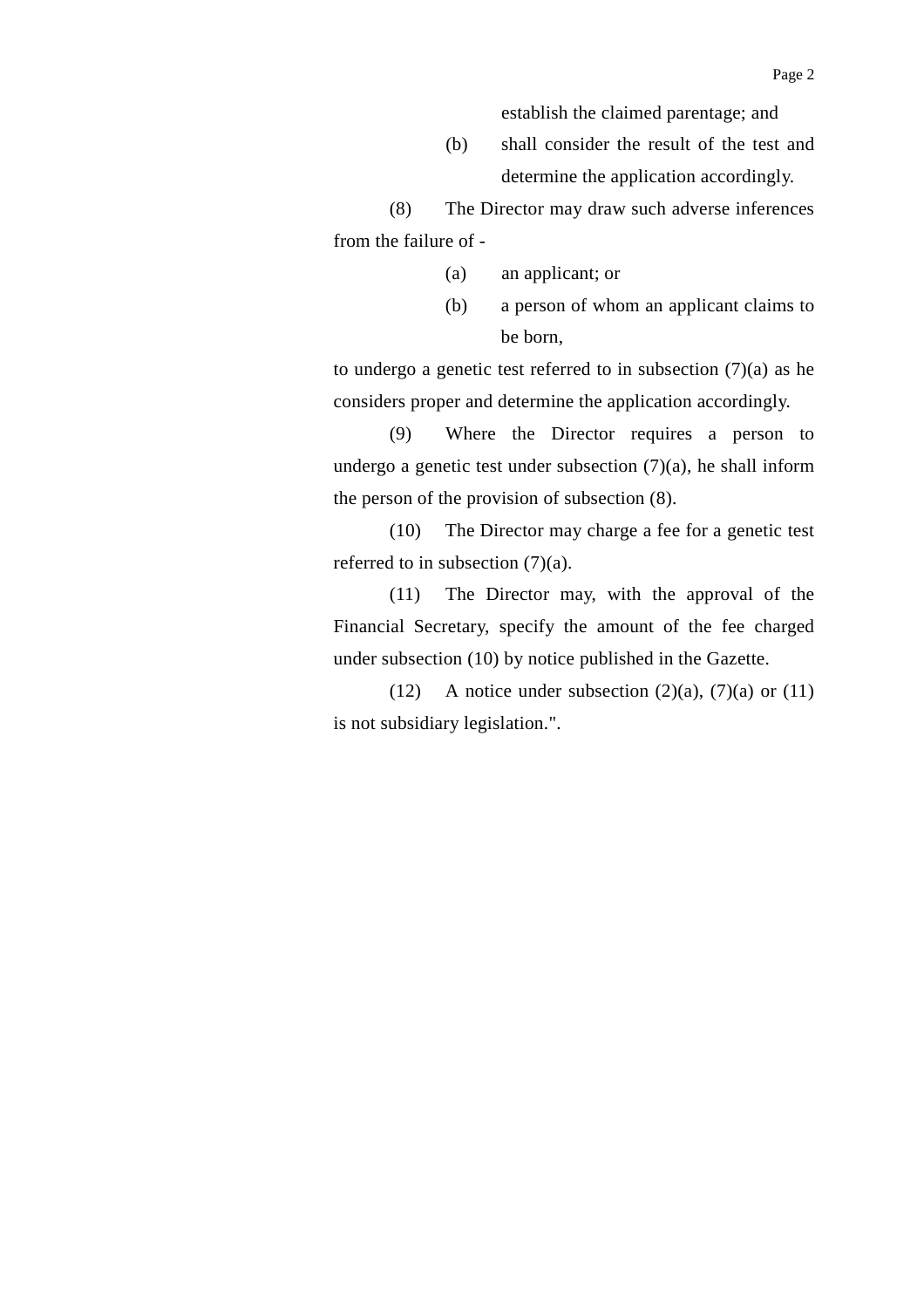### **Explanatory Memorandum**

Certain persons who claim to be permanent residents of the Hong Kong Special Administrative Region under paragraph 2(c) of Schedule 1 to the Immigration Ordinance (Cap. 115) have to apply for a certificate of entitlement before they can establish their status as such residents. The purpose of this Bill is to empower the Director of Immigration to require the relevant parties in an application for a certificate of entitlement to undergo a genetic test to establish parentage relationship. The Director may charge a fee for the test.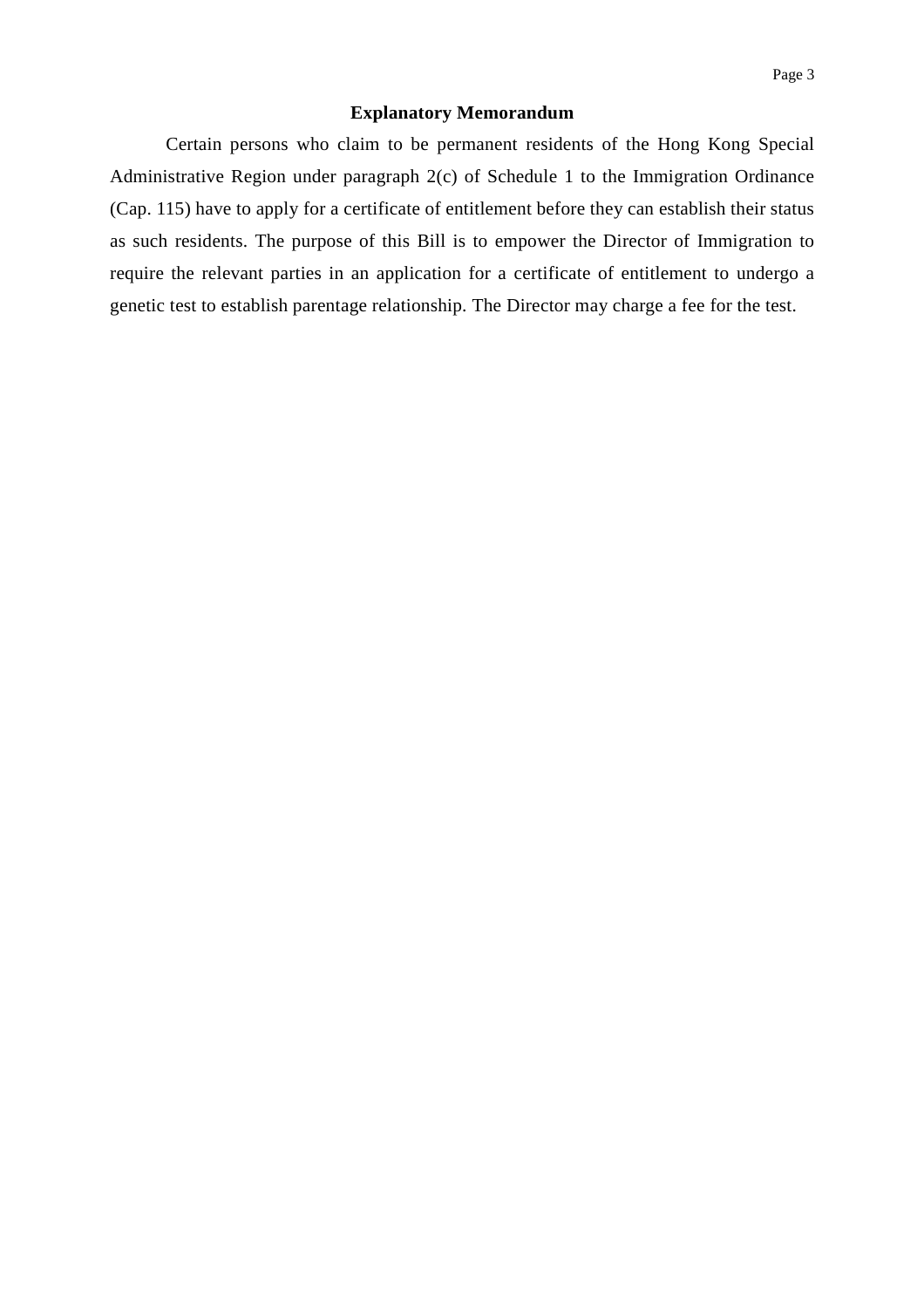## **Measures to be taken by the Mainland authorities against fraud**

- (a) when submitting the application, the applicant and his/her claimed mother (father) will be required to provide photos and fingerprints for subsequent verification of their identities in the process of specimen-taking;
- (b) the public security officers responsible for taking the specimens will be required to confirm by signature that they have checked the identification documents and fingerprints of the applicant and his/her claimed mother (father);
- (c) the supervising officers of the public security officers responsible for taking the specimens will monitor the speciment taking process and confirm this by signature;
- (d) random checks on the specimen-taking process will be conducted by the public security authorities;
- (e) the specimens test will be conducted only by the Criminal Technology Division of the Guangdong Provincial Public Security Department. No other laboratories will be appointed to perform the task. The specimen taking and testing procedures will be conducted within the same building to ensure direct delivery of the specimens to the laboratory. The specimens will be put into security envelopes with tamper-proof seals; and
- (f) the testing organization will perform the tests in order of the bar codes without knowing the identity of the applicant or his/her claimed mother (father).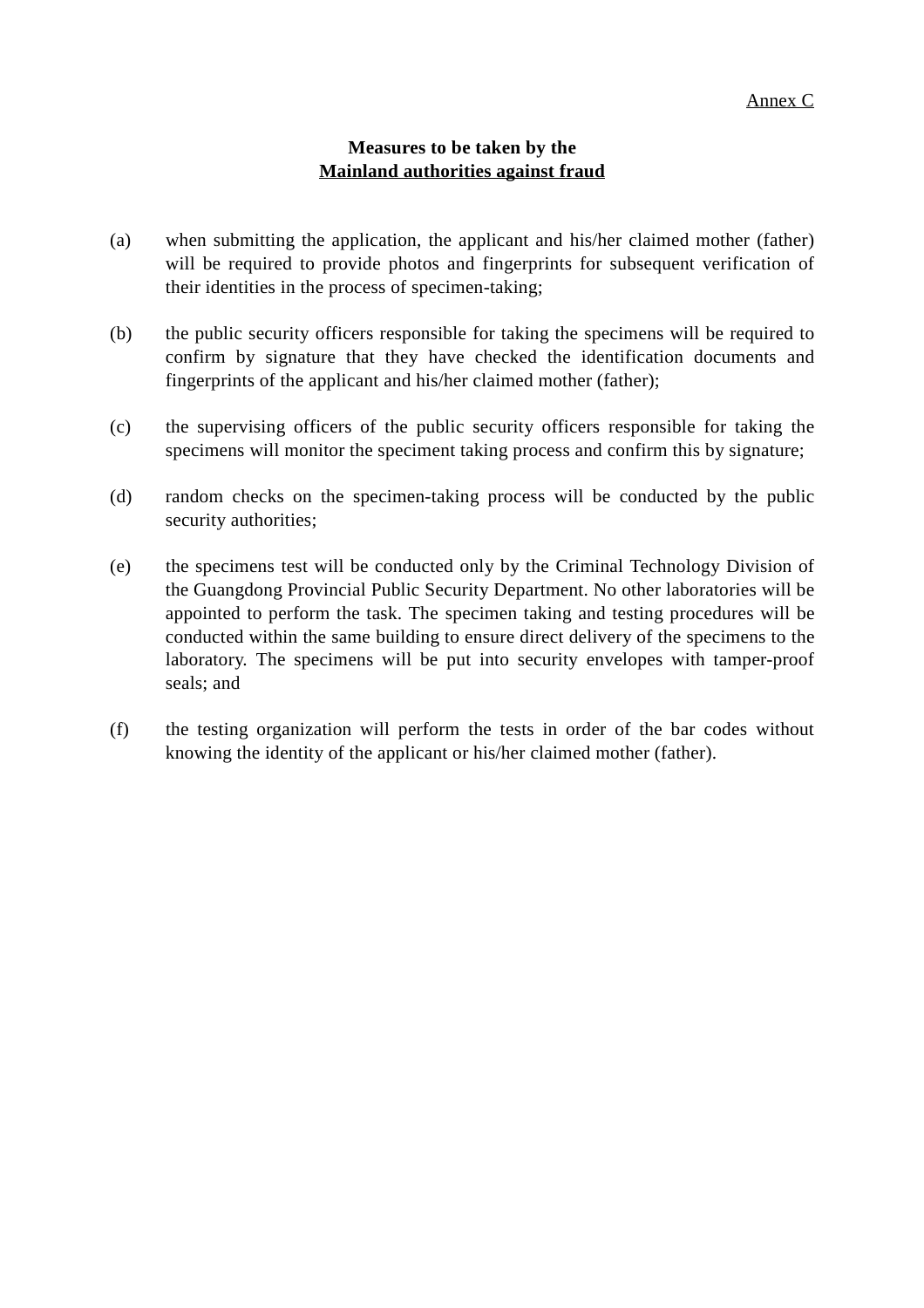## **Measures to be adopted to ensure stringent and reliable technological standards**

- (a) the Government Laboratory and Immigration Department made a site visit to the Criminal Technology Division of the Guangdong Provincial Public Security Department for a deeper understanding of the technological standard of the Division, and considered that it is technologically ready for the conduct of the genetic tests;
- (b) the Mainland authorities will forward the test results, together with the raw analytical data, to the Government Laboratory to enable the latter to have a full understanding of the process that the Mainland authorities have gone through in attaining the results;
- (c) in conducting the tests, the Criminal Technology Division of the Guangdong Provincial Public Security Department will fully follow the procedures adopted by the Government Laboratory. For this purpose, the Guangdong laboratory paid a fiveday study visit to the Government Laboratory in July 2000. Both sides will conduct simulated tests to ensure smooth communication and operation; and
- (d) as both sides will exchange the test results (i.e. the Mainland authorities will forward the test results concerning the applicant and his/her mother (father) to Hong Kong while Hong Kong will forward the test results of the applicant's father (mother) to the Mainland), and will conduct analysis and comparisons independently before coming to a conclusion, the procedure will be closely monitored.